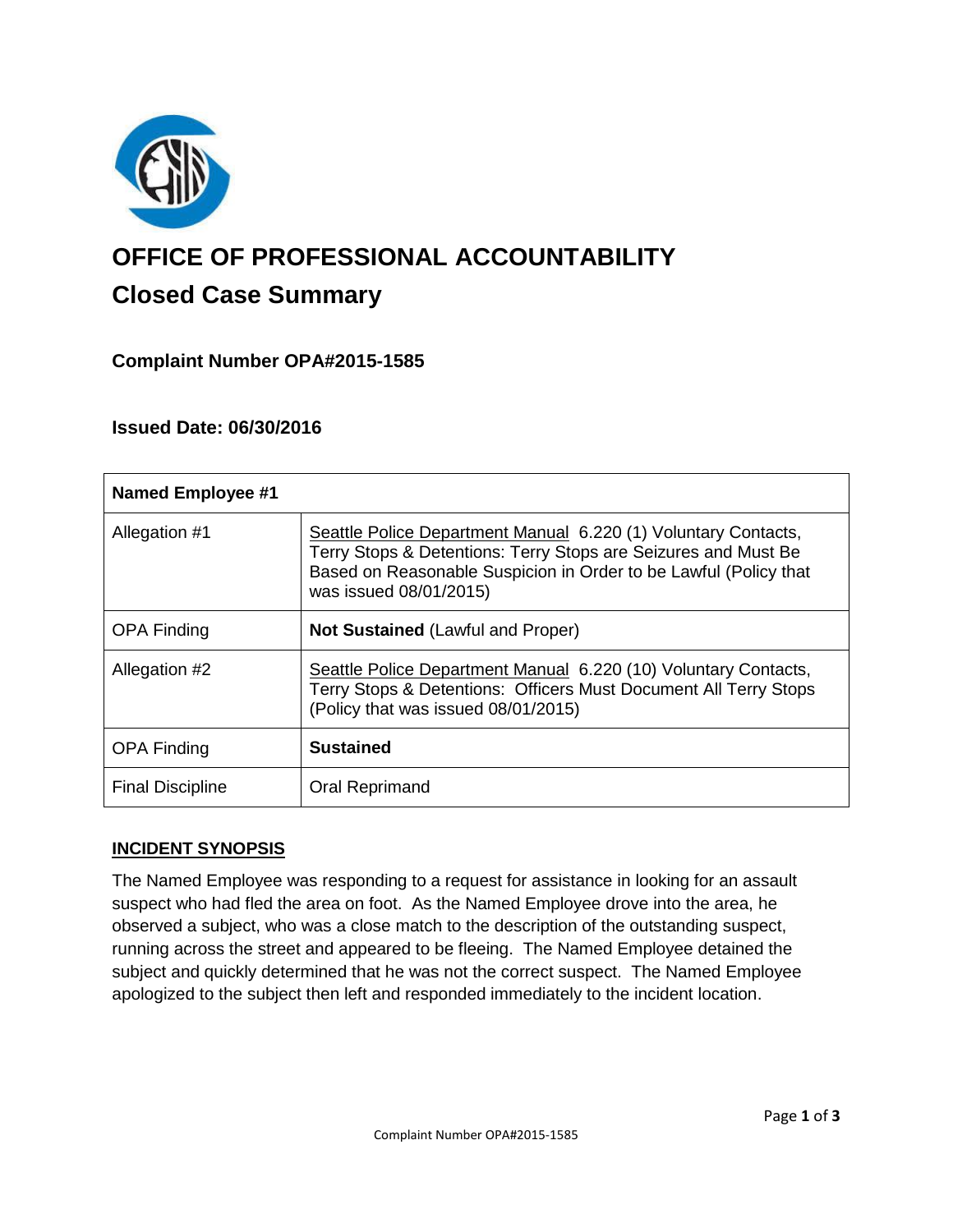## **COMPLAINT**

The complainant alleged that the Named Employee stopped a person, who matched the description of a suspect, for no reason.

## **INVESTIGATION**

The OPA investigation included the following actions:

- 1. Review of the complaint letter
- 2. Interview of the complainant
- 3. Interview of witnesses
- 4. Review of In-Car Video (ICV)
- 5. Search for and review of all relevant records and other evidence
- 6. Interview of SPD employees

## **ANALYSIS AND CONCLUSION**

The allegation was that the Named Employee did not have a lawful basis to stop and detain the juvenile subject. The preponderance of the evidence shows the Named Employee was responding to assist other officers searching for a felony suspect. Just a few minutes earlier, the suspect had fled on foot from a traffic stop only 0.2 of a mile (three city blocks) from where the Named Employee stopped the juvenile. In addition, a description of the fleeing suspect and his clothing was put out via police radio and the Named Employee heard that description being broadcast. When the Named Employee saw the juvenile jogging across the street, he noted that the juvenile was the same race and approximate age as the broadcast description, along with wearing the same color shirt as was described. Other features of the description (hair and pants) did not match what the Named Employee saw. Given the nearness in time and distance to the flight of the suspect, the jogging movement of the juvenile and his partial match with the suspect description, the OPA Director found there was sufficient articulable basis for the Named Employee to have reasonable suspicion the juvenile was the fleeing suspect. Under SPD policy, this gave the Named Employee authority to stop and detain the juvenile and investigate further. Within a few seconds, the Named Employee determined that the juvenile was not the person being sought and the Named Employee released him.

The Named Employee acknowledges he made a Terry Stop on the juvenile and very briefly detained him. He also admitted to OPA that he should have completed a "Terry Stop Template" as required by SPD policy and did not do so. The other evidence from the OPA investigation supports the conclusion that the Named Employee conducted a Terry Stop and did not complete the Template required by policy. The Named Employee had no reason, other than forgetfulness, for why he did not complete the required Template.